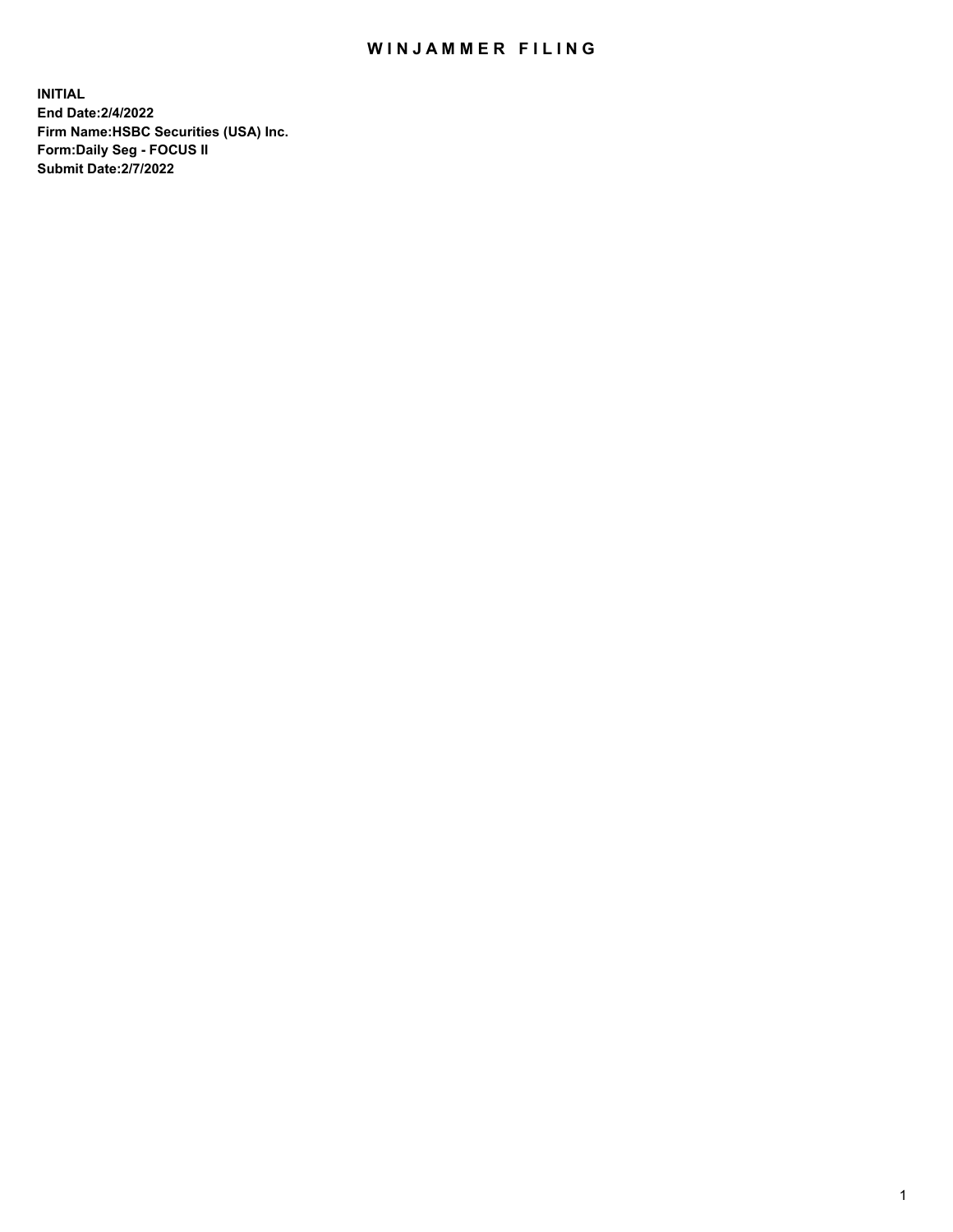**INITIAL End Date:2/4/2022 Firm Name:HSBC Securities (USA) Inc. Form:Daily Seg - FOCUS II Submit Date:2/7/2022 Daily Segregation - Cover Page**

| Name of Company                                                                                                                                                                                                                                                                                                                | <b>HSBC Securities (USA) Inc.</b>                             |
|--------------------------------------------------------------------------------------------------------------------------------------------------------------------------------------------------------------------------------------------------------------------------------------------------------------------------------|---------------------------------------------------------------|
| <b>Contact Name</b>                                                                                                                                                                                                                                                                                                            | <b>Michael Vacca</b>                                          |
| <b>Contact Phone Number</b>                                                                                                                                                                                                                                                                                                    | 212-525-7951                                                  |
| <b>Contact Email Address</b>                                                                                                                                                                                                                                                                                                   | michael.vacca@us.hsbc.com                                     |
| FCM's Customer Segregated Funds Residual Interest Target (choose one):<br>a. Minimum dollar amount: ; or<br>b. Minimum percentage of customer segregated funds required:% ; or<br>c. Dollar amount range between: and; or<br>d. Percentage range of customer segregated funds required between:% and%.                         | 96,000,000<br>$\overline{\mathbf{0}}$<br>0 <sub>0</sub><br>00 |
| FCM's Customer Secured Amount Funds Residual Interest Target (choose one):<br>a. Minimum dollar amount: ; or<br>b. Minimum percentage of customer secured funds required:%; or<br>c. Dollar amount range between: and; or<br>d. Percentage range of customer secured funds required between:% and%.                            | 15,000,000<br><u>0</u><br>0 <sub>0</sub><br>0 <sub>0</sub>    |
| FCM's Cleared Swaps Customer Collateral Residual Interest Target (choose one):<br>a. Minimum dollar amount: ; or<br>b. Minimum percentage of cleared swaps customer collateral required:% ; or<br>c. Dollar amount range between: and; or<br>d. Percentage range of cleared swaps customer collateral required between:% and%. | 75,000,000<br><u>0</u><br>00<br>00                            |

Attach supporting documents CH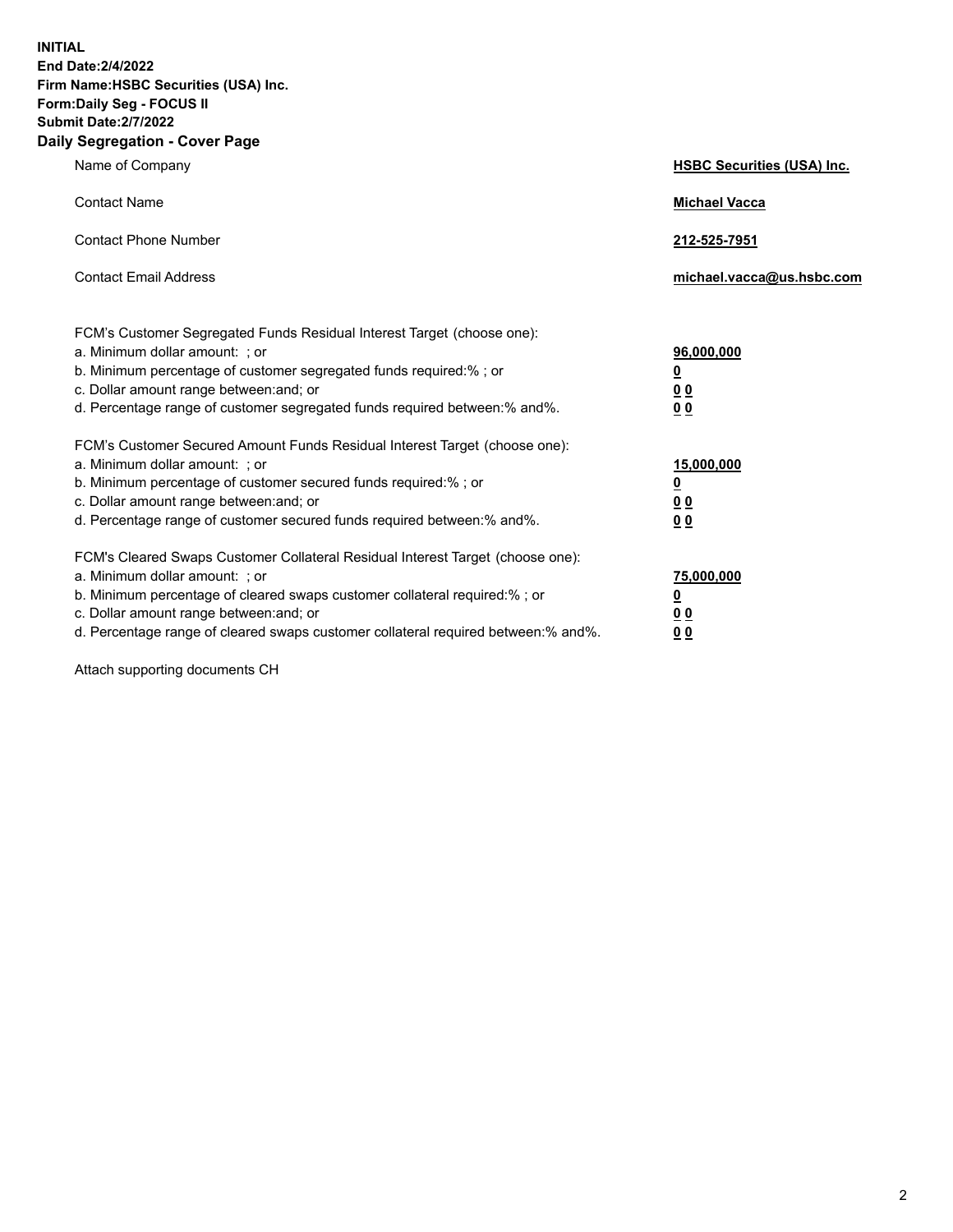**INITIAL End Date:2/4/2022 Firm Name:HSBC Securities (USA) Inc. Form:Daily Seg - FOCUS II Submit Date:2/7/2022 Daily Segregation - Secured Amounts** Foreign Futures and Foreign Options Secured Amounts Amount required to be set aside pursuant to law, rule or regulation of a foreign government or a rule of a self-regulatory organization authorized thereunder **0** [7305] 1. Net ledger balance - Foreign Futures and Foreign Option Trading - All Customers A. Cash **114,459,868** [7315] B. Securities (at market) **32,495,182** [7317] 2. Net unrealized profit (loss) in open futures contracts traded on a foreign board of trade **19,940,670** [7325] 3. Exchange traded options a. Market value of open option contracts purchased on a foreign board of trade **0** [7335] b. Market value of open contracts granted (sold) on a foreign board of trade **0** [7337] 4. Net equity (deficit) (add lines 1. 2. and 3.) **166,895,720** [7345] 5. Account liquidating to a deficit and account with a debit balances - gross amount **16,422** [7351] Less: amount offset by customer owned securities **-6,813** [7352] **9,609** [7354] 6. Amount required to be set aside as the secured amount - Net Liquidating Equity Method (add lines 4 and 5) **166,905,329** [7355] 7. Greater of amount required to be set aside pursuant to foreign jurisdiction (above) or line 6. **166,905,329** [7360] FUNDS DEPOSITED IN SEPARATE REGULATION 30.7 ACCOUNTS 1. Cash in banks A. Banks located in the United States **15,726,129** [7500] B. Other banks qualified under Regulation 30.7 **0** [7520] **15,726,129** [7530] 2. Securities A. In safekeeping with banks located in the United States **32,495,182** [7540] B. In safekeeping with other banks qualified under Regulation 30.7 **0** [7560] **32,495,182** [7570] 3. Equities with registered futures commission merchants A. Cash **0** [7580] B. Securities **0** [7590] C. Unrealized gain (loss) on open futures contracts **0** [7600] D. Value of long option contracts **0** [7610] E. Value of short option contracts **0** [7615] **0** [7620] 4. Amounts held by clearing organizations of foreign boards of trade A. Cash **0** [7640] B. Securities **0** [7650] C. Amount due to (from) clearing organization - daily variation **0** [7660] D. Value of long option contracts **0** [7670] E. Value of short option contracts **0** [7675] **0** [7680] 5. Amounts held by members of foreign boards of trade A. Cash **123,922,678** [7700] B. Securities **0** [7710] C. Unrealized gain (loss) on open futures contracts **19,940,670** [7720] D. Value of long option contracts **0** [7730] E. Value of short option contracts **0** [7735] **143,863,348** [7740] 6. Amounts with other depositories designated by a foreign board of trade **0** [7760] 7. Segregated funds on hand **0** [7765] 8. Total funds in separate section 30.7 accounts **192,084,659** [7770] 9. Excess (deficiency) Set Aside for Secured Amount (subtract line 7 Secured Statement Page 1 from Line 8) **25,179,330** [7380] 10. Management Target Amount for Excess funds in separate section 30.7 accounts **15,000,000** [7780] 11. Excess (deficiency) funds in separate 30.7 accounts over (under) Management Target **10,179,330** [7785]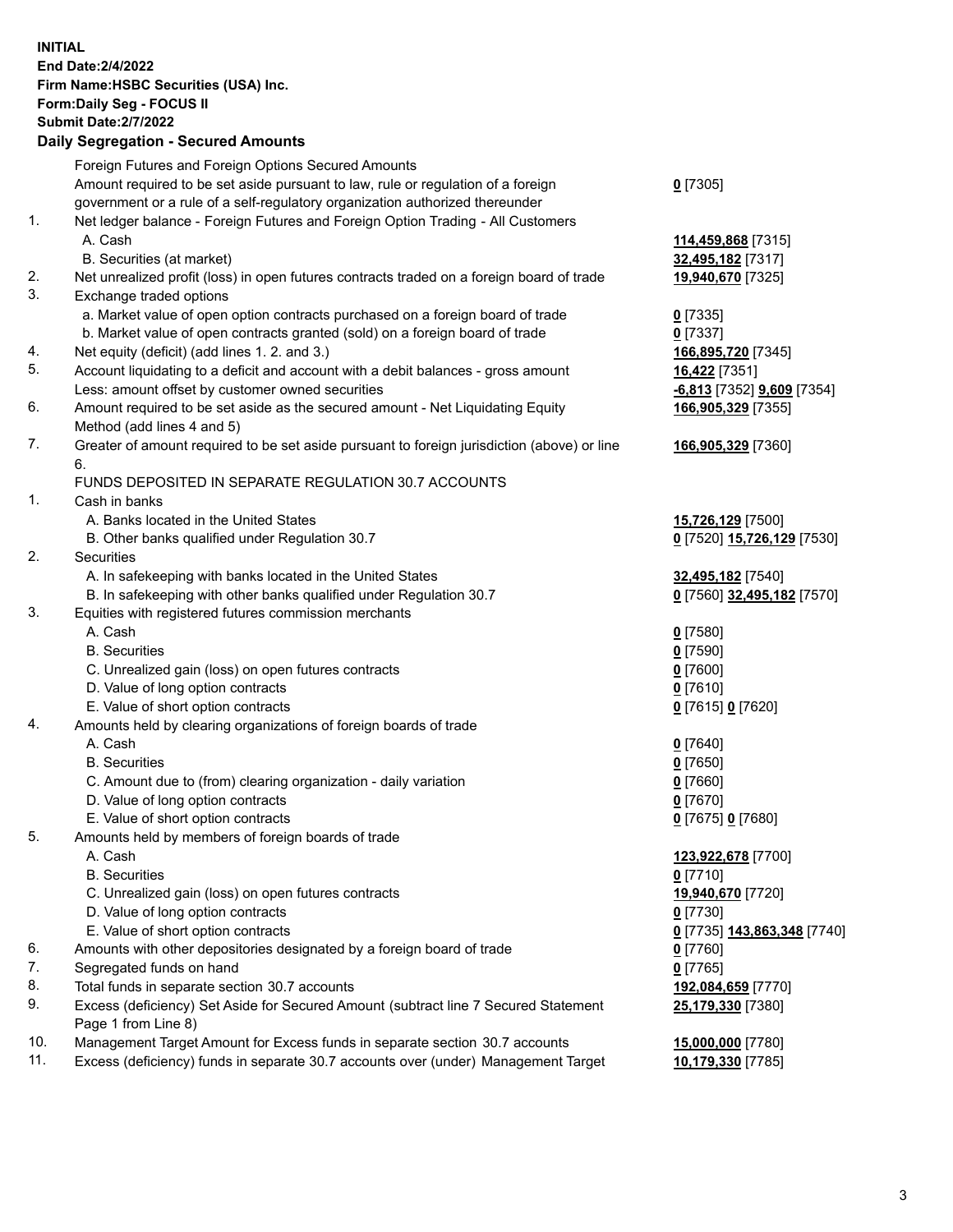| <b>INITIAL</b> |                                                                                     |                                           |
|----------------|-------------------------------------------------------------------------------------|-------------------------------------------|
|                | End Date: 2/4/2022                                                                  |                                           |
|                | Firm Name: HSBC Securities (USA) Inc.                                               |                                           |
|                | Form: Daily Seg - FOCUS II                                                          |                                           |
|                | <b>Submit Date: 2/7/2022</b>                                                        |                                           |
|                | Daily Segregation - Segregation Statement                                           |                                           |
|                | SEGREGATION REQUIREMENTS(Section 4d(2) of the CEAct)                                |                                           |
| 1.             | Net ledger balance                                                                  |                                           |
|                | A. Cash                                                                             | 2,964,678,965 [7010]                      |
|                | B. Securities (at market)                                                           | 847,967,892 [7020]                        |
| 2.             | Net unrealized profit (loss) in open futures contracts traded on a contract market  | -763,171,138 [7030]                       |
| 3.             | Exchange traded options                                                             |                                           |
|                | A. Add market value of open option contracts purchased on a contract market         | 1,457,926,389 [7032]                      |
|                | B. Deduct market value of open option contracts granted (sold) on a contract market | <u>-265,955,479</u> [7033]                |
| 4.             | Net equity (deficit) (add lines 1, 2 and 3)                                         | 4,241,446,629 [7040]                      |
| 5.             | Accounts liquidating to a deficit and accounts with                                 |                                           |
|                | debit balances - gross amount                                                       | 50,231,912 [7045]                         |
|                | Less: amount offset by customer securities                                          | <u>-50,231,912</u> [7047] <u>0</u> [7050] |
| 6.             | Amount required to be segregated (add lines 4 and 5)                                | 4,241,446,629 [7060]                      |
|                | FUNDS IN SEGREGATED ACCOUNTS                                                        |                                           |
| 7.             | Deposited in segregated funds bank accounts                                         |                                           |
|                | A. Cash                                                                             | 11,324,779 [7070]                         |
|                | B. Securities representing investments of customers' funds (at market)              | $0$ [7080]                                |
|                | C. Securities held for particular customers or option customers in lieu of cash (at | 77,968,463 [7090]                         |
|                | market)                                                                             |                                           |
| 8.             | Margins on deposit with derivatives clearing organizations of contract markets      |                                           |
|                | A. Cash                                                                             | 2,205,396,565 [7100]                      |
|                | B. Securities representing investments of customers' funds (at market)              | 0 <sup>[7110]</sup>                       |
|                | C. Securities held for particular customers or option customers in lieu of cash (at | 744,904,930 [7120]                        |
|                | market)                                                                             |                                           |
| 9.             | Net settlement from (to) derivatives clearing organizations of contract markets     | 91,530,763 [7130]                         |
| 10.            | Exchange traded options                                                             |                                           |
|                | A. Value of open long option contracts                                              | 1,457,926,389 [7132]                      |
|                | B. Value of open short option contracts                                             | -265,955,479 [7133]                       |
| 11.            | Net equities with other FCMs                                                        |                                           |
|                | A. Net liquidating equity                                                           | <mark>-291,531</mark> [7140]              |
|                | B. Securities representing investments of customers' funds (at market)              | $0$ [7160]                                |
|                | C. Securities held for particular customers or option customers in lieu of cash (at | 23,361,328 [7170]                         |
|                | market)                                                                             |                                           |
| 12.            | Segregated funds on hand                                                            | 1,733,171 [7150]                          |
| 13.            | Total amount in segregation (add lines 7 through 12)                                | 4,347,899,378 [7180]                      |
| 14.            | Excess (deficiency) funds in segregation (subtract line 6 from line 13)             | 106,452,749 [7190]                        |
| 15.            | Management Target Amount for Excess funds in segregation                            | 96,000,000 [7194]                         |

16. Excess (deficiency) funds in segregation over (under) Management Target Amount Excess

**10,452,749** [7198]